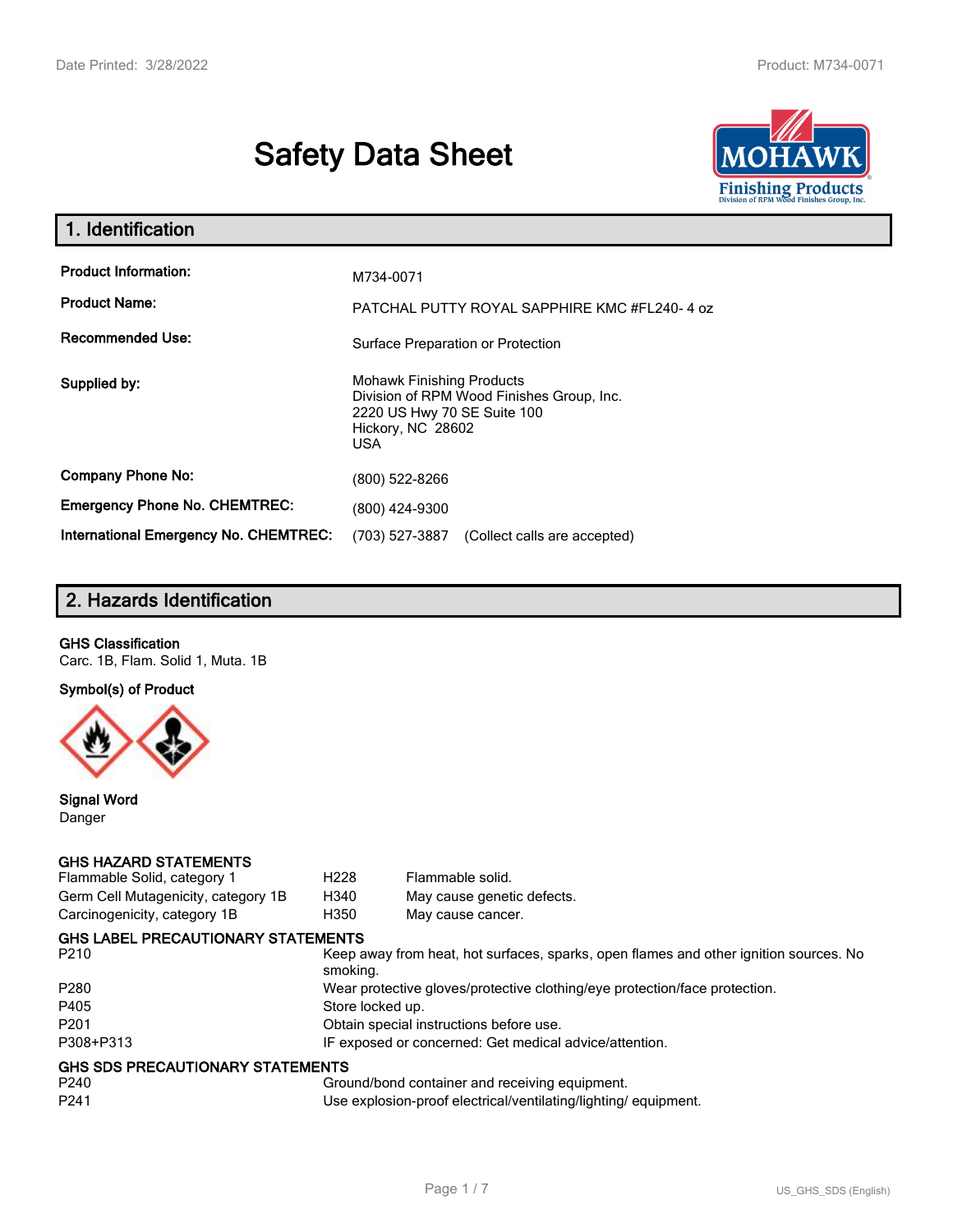# **3. Composition/Information on ingredients**

| <b>Chemical Name</b>         | CAS-No.    | Wt. %       | <b>GHS Symbols</b> | <b>GHS Statements</b> |
|------------------------------|------------|-------------|--------------------|-----------------------|
| crystalline silica           | 14808-60-7 | 40-55       | No Information     | No Information        |
| petroleum distillate         | 64742-48-9 | 25-40       | GHS08              | H304-340-350          |
| modified complex hydrocarbon | 64742-60-5 | $2.5 - 10$  | GHS07              | H332                  |
| mixed glycercides            | 68308-54-3 | $2.5 - 10$  | No Information     | No Information        |
| polyethylene wax             | 8002-74-2  | $2.5 - 10$  | GHS07              | H332                  |
| titanium dioxide             | 13463-67-7 | $0.1 - 1.0$ | GHS08              | H351                  |

The exact percentage (concentration) of ingredients is being withheld as a trade secret.

The text for GHS Hazard Statements shown above (if any) is given in the "Other information" Section.

# **4. First-aid Measures**



FIRST AID - EYE CONTACT: IF IN EYES: Rinse cautiously with water for several minutes. Remove contact lenses, if present and easy to do. Continue rinsing. If eye irritation persists: Get medical advice/attention.

FIRST AID - SKIN CONTACT: IF ON SKIN: Gently wash with plenty of Soap and Water. If skin irritation occurs: Get medical advice/ attention.

FIRST AID - INGESTION: IF SWALLOWED: rinse mouth. Do NOT induce vomiting. IF exposed or if you feel unwell: Call a POISON CENTER or doctor/physician.

FIRST AID - INHALATION: IF INHALED: If breathing is difficult, remove victim to fresh air and keep at rest in a position comfortable for breathing. IF exposed or if you feel unwell: Call a POISON CENTER or doctor/physician.

# **5. Fire-fighting Measures**

**SPECIAL FIREFIGHTING PROCEDURES:** Evacuate all persons from the fire area to a safe location. Move non-burning material, as feasible, to a safe location as soon as possible. Fire fighters should be protected from potential explosion hazards while extinguishing the fire. Wear self-contained breathing apparatus (SCBA) and full fire-fighting protective clothing. Thoroughly decontaminate all protective equipment after use. Containers of this material may build up pressure if exposed to heat (fire). Use water spray to cool fire-exposed containers. Use water spray to disperse vapors if a spill or leak has not ignited. This precaution will help prevent the accumulation of an explosive vapor-air mixture after the initial fire is extinguished.

**FIREFIGHTING EQUIPMENT:** This is a NFPA/OSHA flammable solid. Follow NFPA 400, Chapters 5 and 13 for fire protection and fire suppression. Use a dry chemical, carbon dioxide, or similar ABC fire extinguisher for incipient fires. Water may be used to cool and prevent rupture of containers that are exposed to heat from fire.

## **6. Accidental Release Measures**

### **ENVIRONMENTAL MEASURES:** No Information

**STEPS TO BE TAKEN IN CASE MATERIAL IS RELEASED OR SPILLED:** Follow personal protective equipment recommendations found in Section VIII. Personal protective equipment needs must be evaluated based on information provided on this sheet and the special circumstances created by the spill including; the material spilled, the quantity of the spill, the area in which the spill occurred, and the training and the expertise of employees in the area responding to the spill. Never exceed any occupational exposure limits. Shut off ignition sources; including electrical equipment and flames. Do not allow smoking in the area. Do not allow the spilled product to enter public drainage system or open waterways.

## **7. Handling and Storage**



**HANDLING:** Avoid inhalation and contact with eyes, skin, and clothing. Wash hands thoroughly after handling and before eating or drinking. In keeping with safe handling practices, avoid ignition sources (smoking, flames, pilot lights, electrical sparks); ground and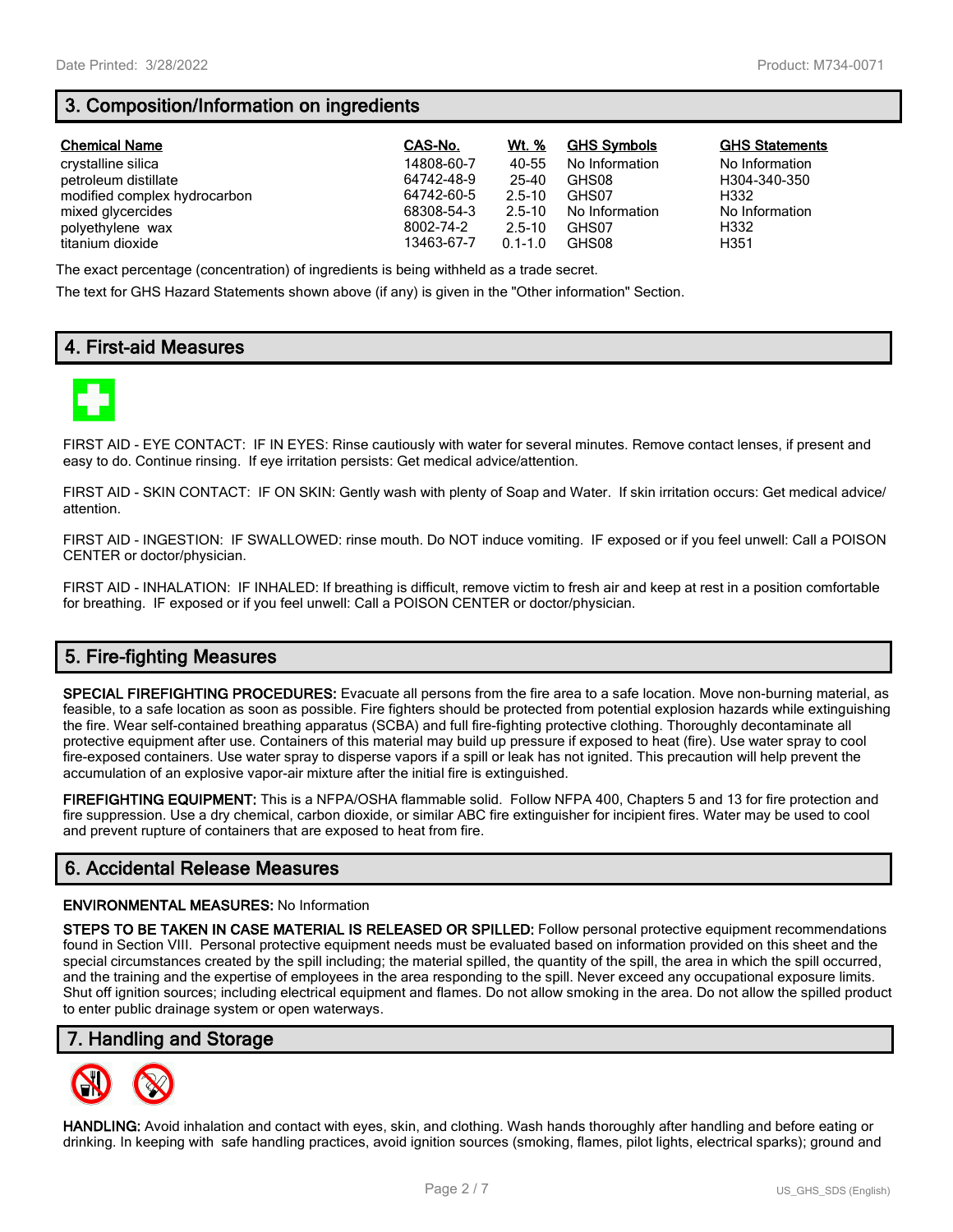bond containers when transferring the material to prevent static electricity sparks that could ignite vapor and use spark proof tools and explosion proof equipment. Empty containers may retain product residue or vapor. Do not pressurize, cut, weld, braze, solder, drill, grind, or expose container to heat, flame, sparks, static electricity, or other sources of ignition. Any of these actions can potentially cause an explosion that may lead to injury.

**STORAGE:** Keep containers closed when not in use. Store in cool well ventilated space away from incompatible materials.

## **8. Exposure Controls/Personal Protection**

| Ingredients with Occupational Exposure Limits |                         |                       |                     |                         |  |
|-----------------------------------------------|-------------------------|-----------------------|---------------------|-------------------------|--|
| <b>Chemical Name</b>                          | <b>ACGIH TLV-TWA</b>    | <b>ACGIH-TLV STEL</b> | <b>OSHA PEL-TWA</b> | <b>OSHA PEL-CEILING</b> |  |
| crystalline silica                            | $0.025 \,\mathrm{mg/m}$ | N.D.                  | $50 \mu q/m3$       | N.D.                    |  |
| petroleum distillate                          | N.D.                    | N.D.                  | N.D.                | N.D.                    |  |
| modified complex hydrocarbon                  | N.D.                    | N.D.                  | N.D.                | N.D.                    |  |
| mixed glycercides                             | N.D.                    | N.D.                  | N.D.                | N.D.                    |  |
| polyethylene wax                              | $2 \text{ mg/m}$ 3      | N.D.                  | N.D.                | N.D.                    |  |
| titanium dioxide                              | 10 mg/m $3$             | N.D.                  | 15 mg/m $3$         | N.D.                    |  |

**Further Advice: MEL = Maximum Exposure Limit OES = Occupational Exposure Standard SUP = Supplier's Recommendation Sk = Skin Sensitizer N.E. = Not Established N.D. = Not Determined**

#### **Personal Protection**



**RESPIRATORY PROTECTION:** In case of insufficient ventilation wear suitable respiratory equipment.

**SKIN PROTECTION:** Wear chemical resistant footwear and clothing such as gloves, an apron or a whole body suit as appropriate.



**EYE PROTECTION:** Safety glasses



**OTHER PROTECTIVE EQUIPMENT:** No Information



**HYGIENIC PRACTICES:** It is good practice to avoid contact with the product and/or its vapors, mists or dust by using appropriate protective measures. Wash thoroughly after handling and before eating or drinking.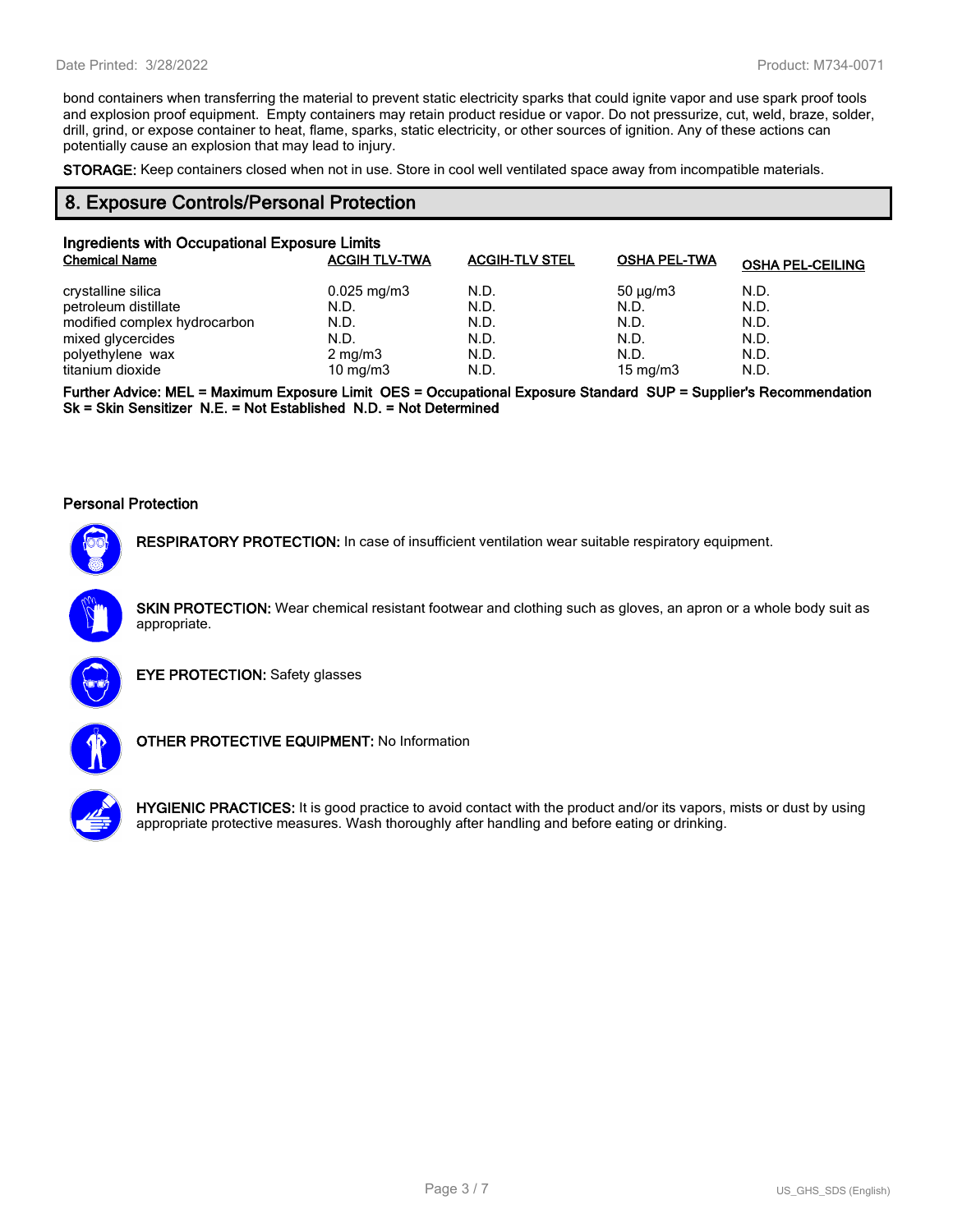**N.I. = No Information**

# **9. Physical and Chemical Properties**

| Appearance:                    | Solid                      | <b>Physical State:</b>                      | <b>SOLID</b>    |
|--------------------------------|----------------------------|---------------------------------------------|-----------------|
| Odor:                          | Oily Hydrocarbon           | <b>Odor Threshold:</b>                      | Not determined  |
| Density, g/cm3:                | 1.250                      | pH:                                         | Not determined  |
| Freeze Point, °F:              | Not determined             | Viscosity:                                  | Not determined  |
| <b>Solubility in Water:</b>    | Not determined             | Partition Coefficient, n-octanol/<br>water: | Not determined  |
| Decomposition temperature, °F: | Not determined             | <b>Explosive Limits, %:</b>                 | Not determined  |
| Boiling Range, °F:             | Not determined             | Flash Point, °F:                            | 419 $\degree$ F |
| Combustibility:                | <b>Supports Combustion</b> | Auto-Ignition Temperature, °F:              | Not determined  |
| <b>Evaporation Rate:</b>       | Slower than Diethyl Ether  | Vapor Pressure, mmHq:                       | Not determined  |
| <b>Vapor Density:</b>          | Not determined             |                                             |                 |

# **10. Stability and reactivity**

**STABILITY:** Stable under normal conditions.

**CONDITIONS TO AVOID:** Heat, flames and sparks.

**INCOMPATIBILITY:** Acids, Bases, Oxidizing agents

**HAZARDOUS DECOMPOSITION PRODUCTS:** Not determined.

## **11. Toxicological information**

**Practical Experiences**

**EMERGENCY OVERVIEW:** No Information

**EFFECT OF OVEREXPOSURE - EYE CONTACT:** No Information

**EFFECT OF OVEREXPOSURE - INGESTION:** No Information

**EFFECT OF OVEREXPOSURE - INHALATION:** No Information

**EFFECT OF OVEREXPOSURE - SKIN CONTACT:** No Information

**CARCINOGENICITY:** May cause cancer.

This product contains Titanium Dioxide, which is listed by IARC as possibly carcinogenic to humans (Group 2B). This listing is based on inadequate evidence of carcinogenicity in humans and sufficient evidence in experimental animals. This classification is relevant when exposed to titanium dioxide in dust or powder form only, including cured product that is subject to sanding, grinding, cutting, or other surface preparation activities.

## **PRIMARY ROUTE(S) OF ENTRY:**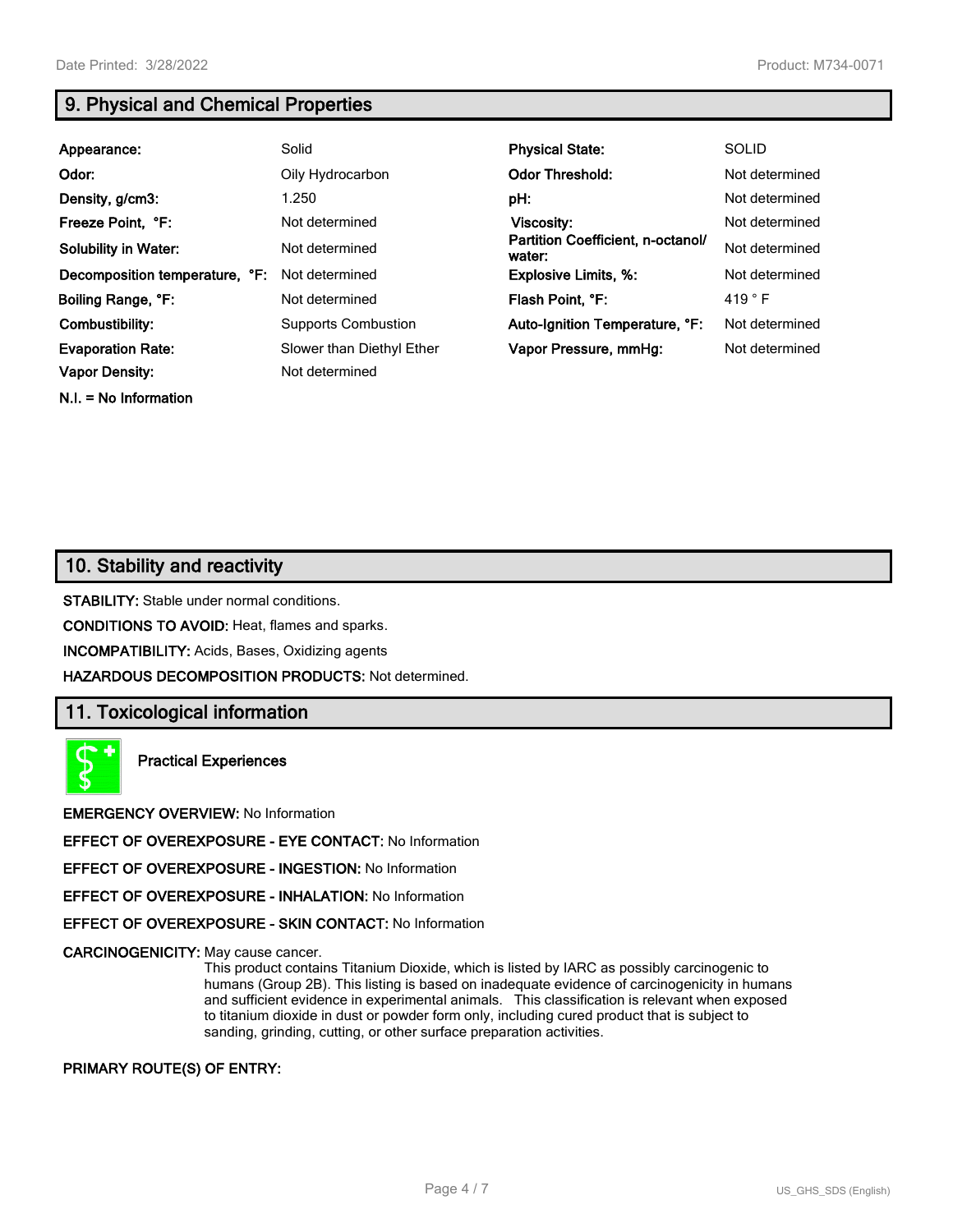## **Acute Toxicity Values The acute effects of this product have not been tested. Data on individual components are tabulated below**

| CAS-No.    | <b>Chemical Name</b>         | Oral LD50        | Dermal LD50                  | Vapor LC50   |
|------------|------------------------------|------------------|------------------------------|--------------|
| 14808-60-7 | crystalline silica           | >5000 mg/kg      | >5000 mg/kg                  | >20 mg/l Rat |
| 64742-48-9 | petroleum distillate         | >5000 mg/kg Rat  | >3160 mg/kg Rabbit           | >20 mg/L Rat |
| 64742-60-5 | modified complex hydrocarbon | >5000 mg/kg Rat  | >3600 mg/kg Rabbit           | >20          |
| 68308-54-3 | mixed glycercides            | >5001            | >5001                        | >20.1        |
| 8002-74-2  | polyethylene wax             | >3750 mg/kg Rat  | >3600 mg/kg Rabbit           | $>14$ ma/l   |
| 13463-67-7 | titanium dioxide             | >10000 mg/kg Rat | >10000 mg/kg Rabbit >20 mg/l |              |

#### **N.I. = No Information**

## **12. Ecological information**

**ECOLOGICAL INFORMATION:** Ecological evaluation of this material has not been performed; however, do not allow the product to be released to the environment without governmental approval/permits.

## **13. Disposal Information**



**Product**

**DISPOSAL METHOD:** Waste from this material may be a listed and/or characteristic hazardous waste. Dispose of material, contaminated absorbent, container and unused contents in accordance with local, state, and federal regulations.

**STEPS TO BE TAKEN IN CASE MATERIAL IS RELEASED OR SPILLED:** Follow personal protective equipment recommendations found in Section VIII. Personal protective equipment needs must be evaluated based on information provided on this sheet and the special circumstances created by the spill including; the material spilled, the quantity of the spill, the area in which the spill occurred, and the training and the expertise of employees in the area responding to the spill. Never exceed any occupational exposure limits. Shut off ignition sources; including electrical equipment and flames. Do not allow smoking in the area. Do not allow the spilled product to enter public drainage system or open waterways.

## **14. Transport Information**

**SPECIAL TRANSPORT PRECAUTIONS:** No Information

**DOT:** NOT RESTRICTED

**IATA:** NOT RESTRICTED

**IMDG:** NOT RESTRICTED

## **15. Regulatory Information**

## **U.S. Federal Regulations:**

## **CERCLA - SARA Hazard Category**

This product has been reviewed according to the EPA 'Hazard Categories' promulgated under Sections 311 and 312 of the Superfund Amendment and Reauthorization Act of 1986 (SARA Title III) and is considered, under applicable definitions, to meet the following categories:

Fire Hazard, Chronic Health Hazard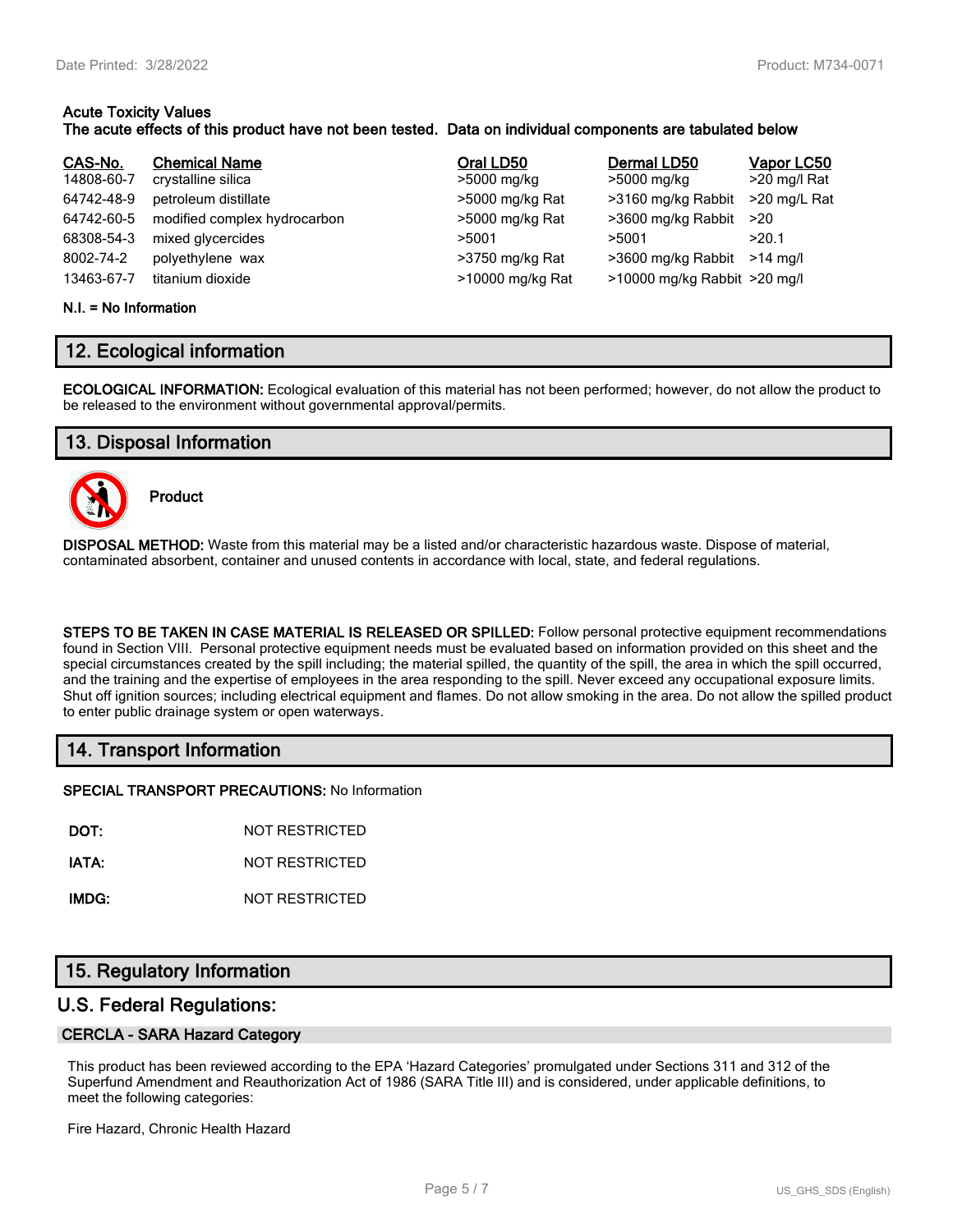### **SARA SECTION 313**

This product contains the following substances subject to the reporting requirements of Section 313 of Title III of the Superfund Amendment and Reauthorization Act of 1986 and 40 CFR part 372:

No Sara 313 components exist in this product.

#### **TOXIC SUBSTANCES CONTROL ACT**

This product contains the following chemical substances subject to the reporting requirements of TSCA 12(B) if exported from the United States:

No TSCA components exist in this product.

# **U.S. State Regulations:**

## **CALIFORNIA PROPOSITION 65**

WARNING: Cancer - www.P65Warnings.ca.gov.

Crystalline Silica, Cancer, 43.259%

# **16. Other Information**

| <b>Revision Date:</b>       | 3/1/2022                                                                                                                                                                                                                                                                                                               | <b>Supersedes Date:</b>                                    | 7/26/2021 |
|-----------------------------|------------------------------------------------------------------------------------------------------------------------------------------------------------------------------------------------------------------------------------------------------------------------------------------------------------------------|------------------------------------------------------------|-----------|
| <b>Reason for revision:</b> | <b>Product Composition Changed</b><br>Substance Hazard Threshold % Changed<br>01 - Product Information<br>02 - Hazards Identification<br>03 - Composition/Information on Ingredients<br>09 - Physical & Chemical Information<br>15 - Regulatory Information<br>16 - Other Information<br>Revision Statement(s) Changed | Substance and/or Product Properties Changed in Section(s): |           |
| Datasheet produced by:      | <b>Regulatory Department</b>                                                                                                                                                                                                                                                                                           |                                                            |           |
| <b>HMIS Ratings:</b>        |                                                                                                                                                                                                                                                                                                                        |                                                            |           |

| Health. | <br>abilit<br>- 12<br>ю | ıctivitv:<br>rея | Protection:<br>Dereone'<br>лю<br>. |  |
|---------|-------------------------|------------------|------------------------------------|--|
|         |                         |                  |                                    |  |

**Volatile Organic Compounds, gr/ltr:** 401

**Text for GHS Hazard Statements shown in Section 3 describing each ingredient:**

| H304 | May be fatal if swallowed and enters airways.                   |
|------|-----------------------------------------------------------------|
| H332 | Harmful if inhaled.                                             |
| H340 | May cause genetic defects.                                      |
| H350 | May cause cancer.                                               |
| H351 | Suspected of causing cancer.                                    |
|      | aana far OUO Distantena ahalun in Oastian O daasulking aash ing |

**Icons for GHS Pictograms shown in Section 3 describing each ingredient:**